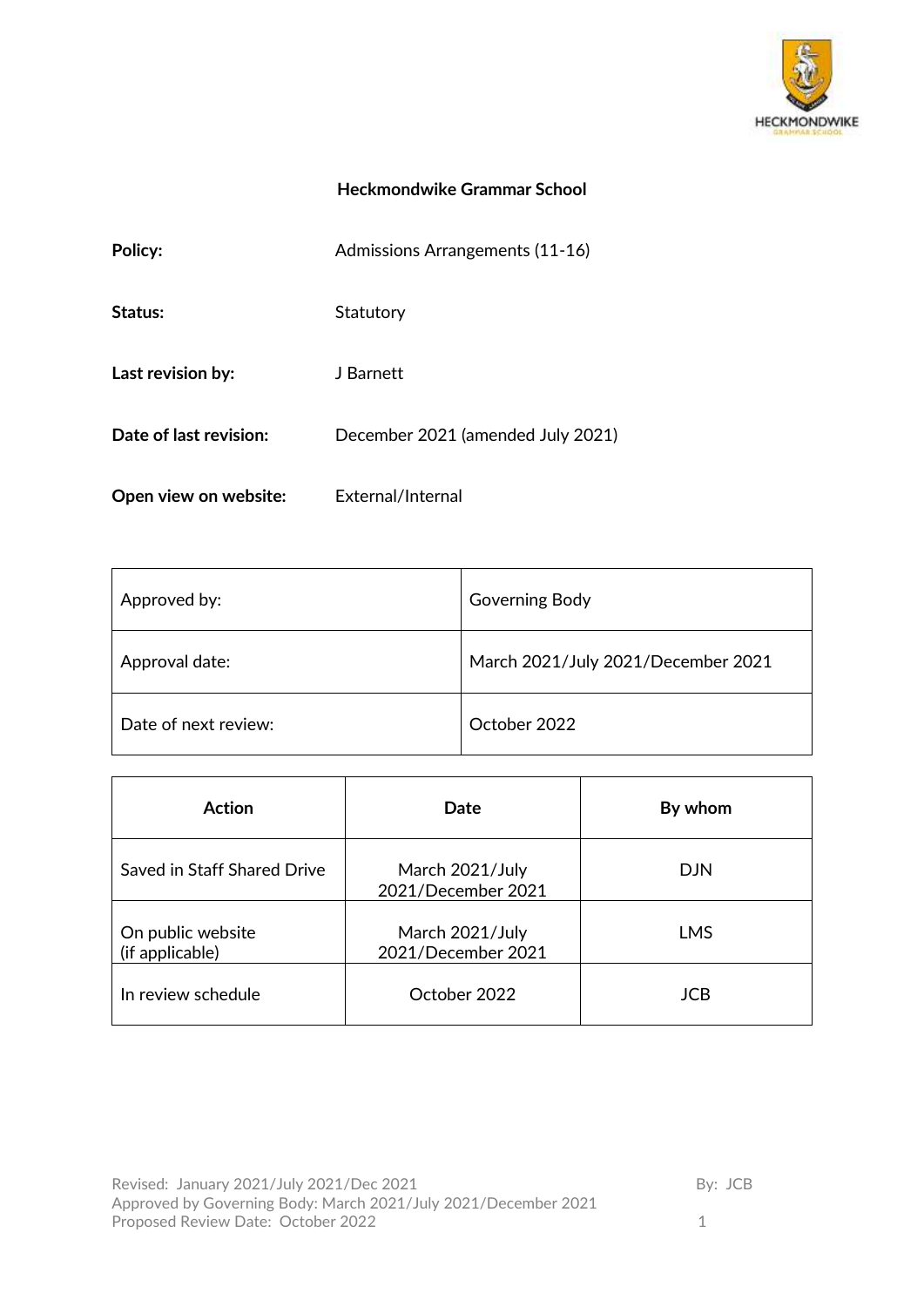

### **HECKMONDWIKE GRAMMAR SCHOOL ACADEMY TRUST**

## **ADMISSION ARRANGEMENTS (11 – 16) (Entry - September 2023)**

Heckmondwike Grammar School is a state selective grammar school providing a free education appropriate to the needs of students in approximately the top 25% of the ability range. Heckmondwike Grammar School is an Academy, and the Governing Body is responsible for the admission arrangements.

#### Entry at age 11

The governing body plans to offer up to 180 places at age 11: this is the published admission number or PAN for the School. Places will be offered to students who are identified by means of an entrance examination as being in approximately the top 25% of the ability range. Admission to the school is not dependent on any voluntary contribution.

#### *Applying for a Place*

In order to be eligible for a place parents must make the school one of their choices via the local authority common application system. Note that such applications are now submitted online via local authorities' web sites. Parents who reside outside the boundaries of Kirklees should apply to their own local education authority (LA). The closing date for applications to the LA is normally the  $31<sup>st</sup>$  October. However, parents should check with their LA the exact date. The school will notify parents as to whether or not their child has met the standard required for entry prior to this date.

**In addition to completing the LA application parents are required to register for the entrance test by noon on 27th June 2022. The school's registration form is completed online, and is accessible via the school website. Parents or carers who do not have access to the internet are asked to telephone the school admissions secretary for an alternative means of registration.** 

The entrance examination will be held early in the autumn term preceding the September of entry. Papers will test a range of reasoning skills in a variety of contexts and they are designed to be predictors of likely future performance. A selection of familiarisation questions will be placed on the school website late in the summer term preceding each test.

The selection procedure is a two-stage process.

#### Stage (i)

The test scores on the component papers will be combined and used to select students who are estimated to be within approximately the top 25% of the ability range.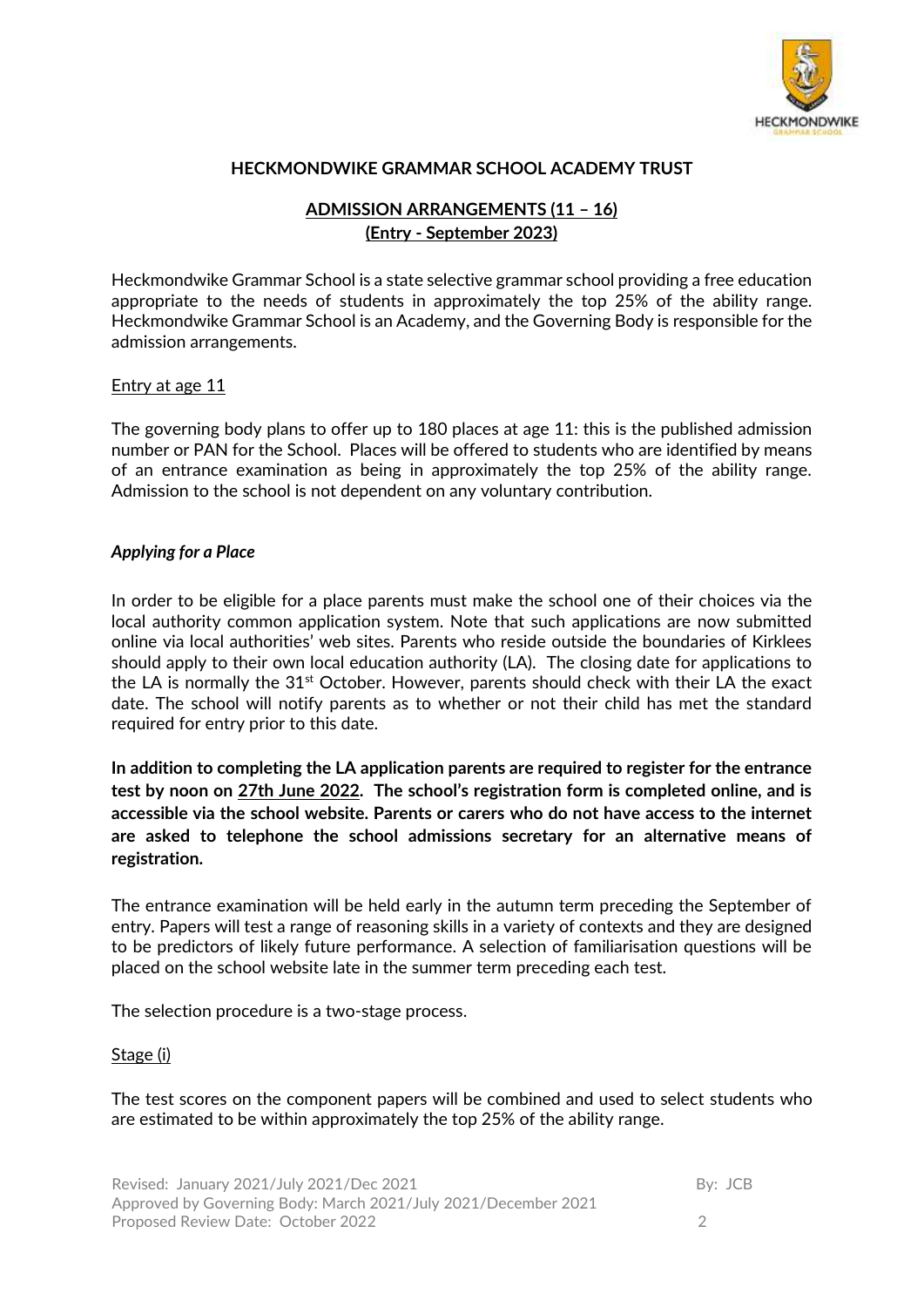

Parents will be informed in writing by the school whether their child has reached the standard required for selection by mid-October (see the calendar of key dates below). Parents should note that this does not constitute the offer of a place since more children may have passed the test than there are places available.

### Stage (ii)

The process of allocating places will commence after any child who meets the standard for entry and whose Education and Health Care Plan (EHCP) names the school has been taken into account<sup>1</sup>. If there are more students meeting the required standard than places available, the following admission criteria will be applied in order of priority:

- 1) Children of selective ability who are in public care (in or outside of England) or have previously been in public care. (Children previously in public care are children who were in public care and ceased to be so because they were adopted or became subject to a residence order or special guardianship order) <sup>2</sup>
- 2) Children of selective ability who are eligible for the Pupil Premium<sup>3</sup>.
- 3) Children of selective ability who reside in the catchment area<sup>4</sup> (a map of the catchment area is available on the school's website). The place of residence is the child's permanent address on the date of sitting the entrance exam.
- 4) Children of selective ability who already have siblings<sup>5</sup> in the school, where those siblings will remain on roll when the child is admitted.
- 5) Children of selective ability who have a parent who is employed by the school and has been so for two or more years at the time of sitting the entrance examination, or who has been recruited to a post where there is a recognised skill shortage.
- 6) Children who have gained grade 2 or above in Music<sup>6</sup>. The percentage of children offered a place under this criterion shall not exceed 5% of the total number of offers made. If more candidates meet the criterion for Music, places will be offered to those children scoring highest on the entrance examination.

<sup>&</sup>lt;u>.</u>  $1$  Proof of the EHCP must be provided to the school by the date of the entrance exam.

 $^2$  Proof of eligibility of looked-after status must be provided to the school by 12.00 noon on Friday 24<sup>th</sup> June 2022.

 $3$  Proof of Pupil Premium be required and must be submitted by 12 noon Friday 24<sup>th</sup> June 2022.

<sup>4</sup> Proof of residence will be required by the school. The offer of a place may be withdrawn if proof of residency cannot be met. Where a child lives part of the week with one parent and part with another member of the family the "home address" will be considered to be that where the child lives for the majority of the time.

<sup>5</sup> In this context sibling means:

Children living at the same address who have one or both natural or adoptive parents in common; Children living at the same address who are related by a parents' marriage;

Children living at the same address whose parents are living as partners at this address.

 $6$  Music – children of selective ability who by the date of the test have achieved certificated grade 2 or above in Music from a nationally recognised awarding body (e.g. ABRSM or Trinity.) Documentary proof in the form of the original certificate must be received in school by the date of the Entrance Exam.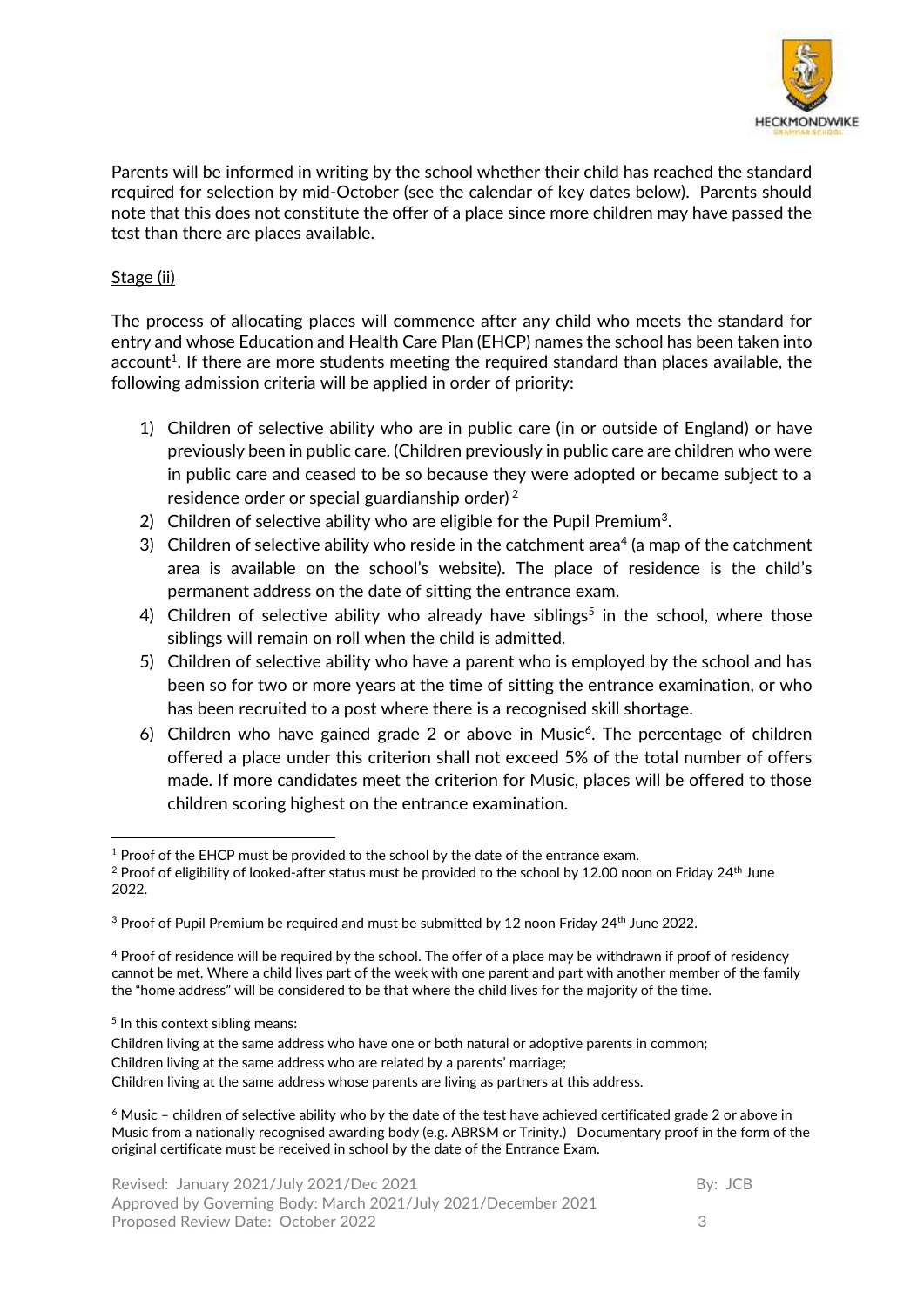

Once criteria 1 to 6 have been applied, the remaining places will be offered on the basis of overall performance in the entrance examination. The criteria will be used to create a ranked list of selected students which will be forwarded to the Local Authority.

Special Educational Needs and Disabilities (SEND)

Please note that if a child has a recognised special educational need or disability (SEND) which is currently recognised by the primary school, documentary proof of evidence of this need must be submitted to the Admissions Officer at Heckmondwike Grammar School by 12.00 noon on Friday 1st July 2022 so that access arrangements can be put in place.

Having a recognised special educational need or disability (SEND) does not mean the child meets any of the over subscription criteria, unless an Education and Health Care Plan (EHCP) is in force at the time of the entrance exam.

### **Notification of offer of place**

The formal offer of a place will come from the local authority, which will write to parents in early March allocating a single secondary school to their child. Parents should note that if the school of first preference, as indicated on the LA application, accepts their child, then this is the only place which the LA will offer.

### **Waiting List**

The school may still have vacancies following the formal offer of places in early March. Parents who have applied but not been offered a place by their LA, **but whose children met the standard for entry in the entrance examination** will be eligible for a place on the waiting list. The Governors will use the admission criteria above to rank the waiting list applicants and then forward the list to the LA so that further places may be offered on or after  $31<sup>st</sup>$  March. The waiting list will continue to operate throughout year 7.

### **Late Application**

Late applications submitted after the deadline of 12.00 noon on  $27<sup>th</sup>$  June 2022 cannot be accepted.

### **Open Evenings**

Open evenings are held in **the summer term preceding the term in which the test is taken**, to allow parents and students to visit the school and obtain information about the entrance examination.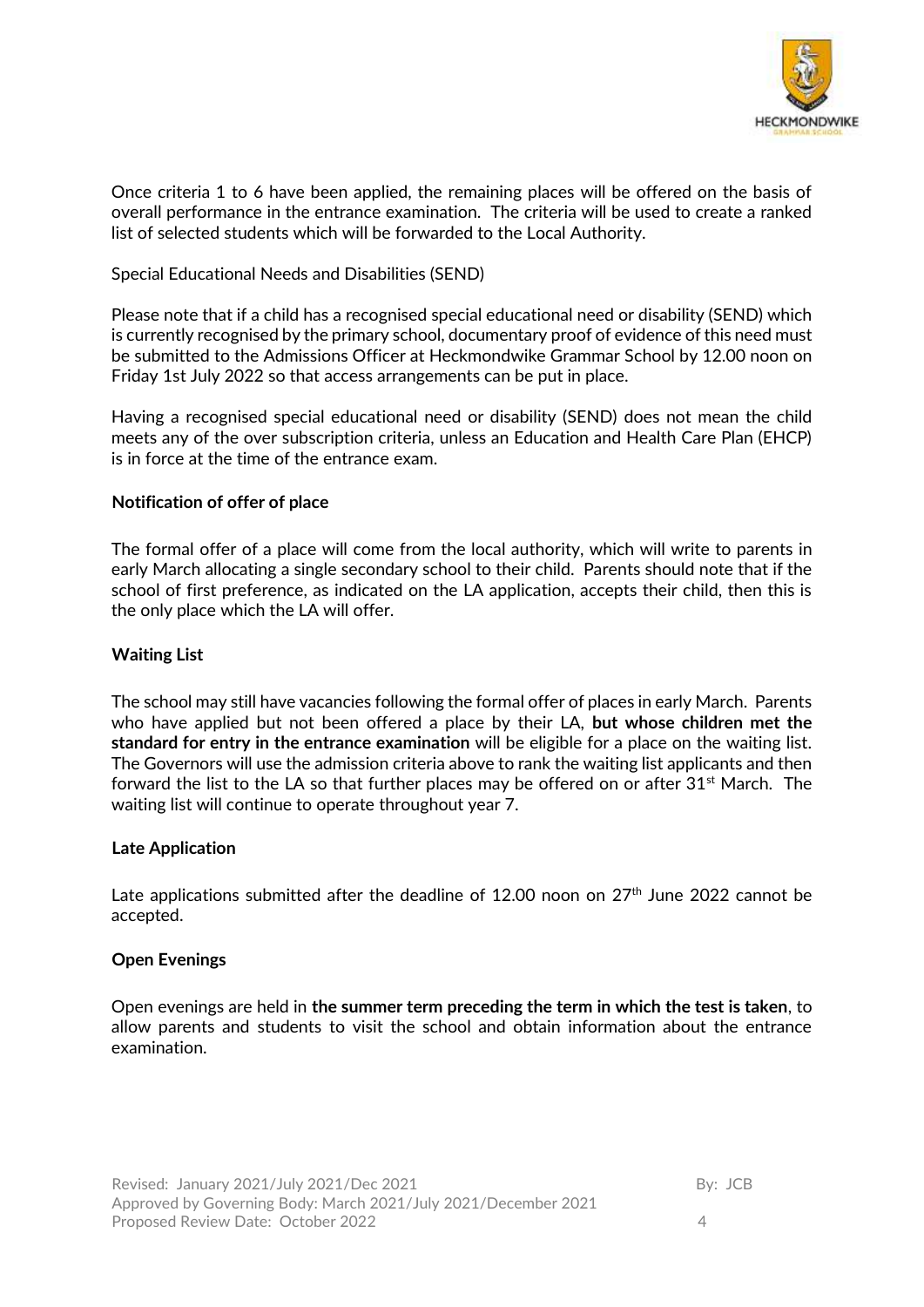

### In-Year Admissions (Years 8 – 11)

Vacancies in years 8 to 11 are rare and are normally filled from the in-year waiting list for the relevant year group, Places on this in-year waiting list are subject to an entrance test for all applicants, whether or not the applicant had taken the entrance examination for entry to year 7 in the appropriate year.

Parents must contact the school and make a formal request to be considered for a place. Upon receipt of an in-year application, the school will notify the applicant in writing within 15 school days of an in-year application of either the date for the assessment of ability or the reason for refusal with information about the right of appeal.

If there are no places available, children will be invited to join the in-year waiting list. The inyear waiting list will close when invitations are made to those children who are currently on the list to take an entrance test and no further requests to join the waiting list can be made until the list is re-opened following allocation of places.

If more students meet the standard for entry in the test than there are places available, the places will be allocated using the over-subscription criteria numbers 1 to 5. If there are still places remaining after the over-subscription criteria have been applied, then these will be allocated to students who meet the standard for entry in the test in rank order.

If a student has taken and passed the test for an in-year vacancy, but was not offered a place, they will automatically be kept on the waiting list for that year, unless parents request for their child's name to be removed.

If the student did not meet the standard for entry in the test, their name will be removed from the waiting list. If the student did not attend the test, their name will be kept on the waiting list in the event a place becomes vacant and they will be invited to sit the entrance test.

The waiting list will be revised on an annual basis and inclusion on the list will not 'roll-over' automatically to the following academic year. If parents wish their child to remain on the inyear waiting list, they must make a formal application to the school each year to request this.

#### Appeals

Parents or guardians may appeal against the Local Authority's decision not to offer a place to an independent appeal panel appointed under the provisions of the Admissions Appeals Code. The decision of the Independent Appeal Panel will be binding on the Governors and on the parent or guardian. Parents will be informed of their right of appeal when they receive notification of the outcome of their application. Appeals will be held in June and will all be heard by the same panel. Details of the appeal process will be available on the school's website after 31<sup>st</sup> March each year.

### Fair Access Protocol

Heckmondwike Grammar School agrees to follow the Fair Access Protocol and responds on a case by case basis when applications are made by the Local Authority. The scope of this admissions policy should be regarded as separate to the fair Access Protocol.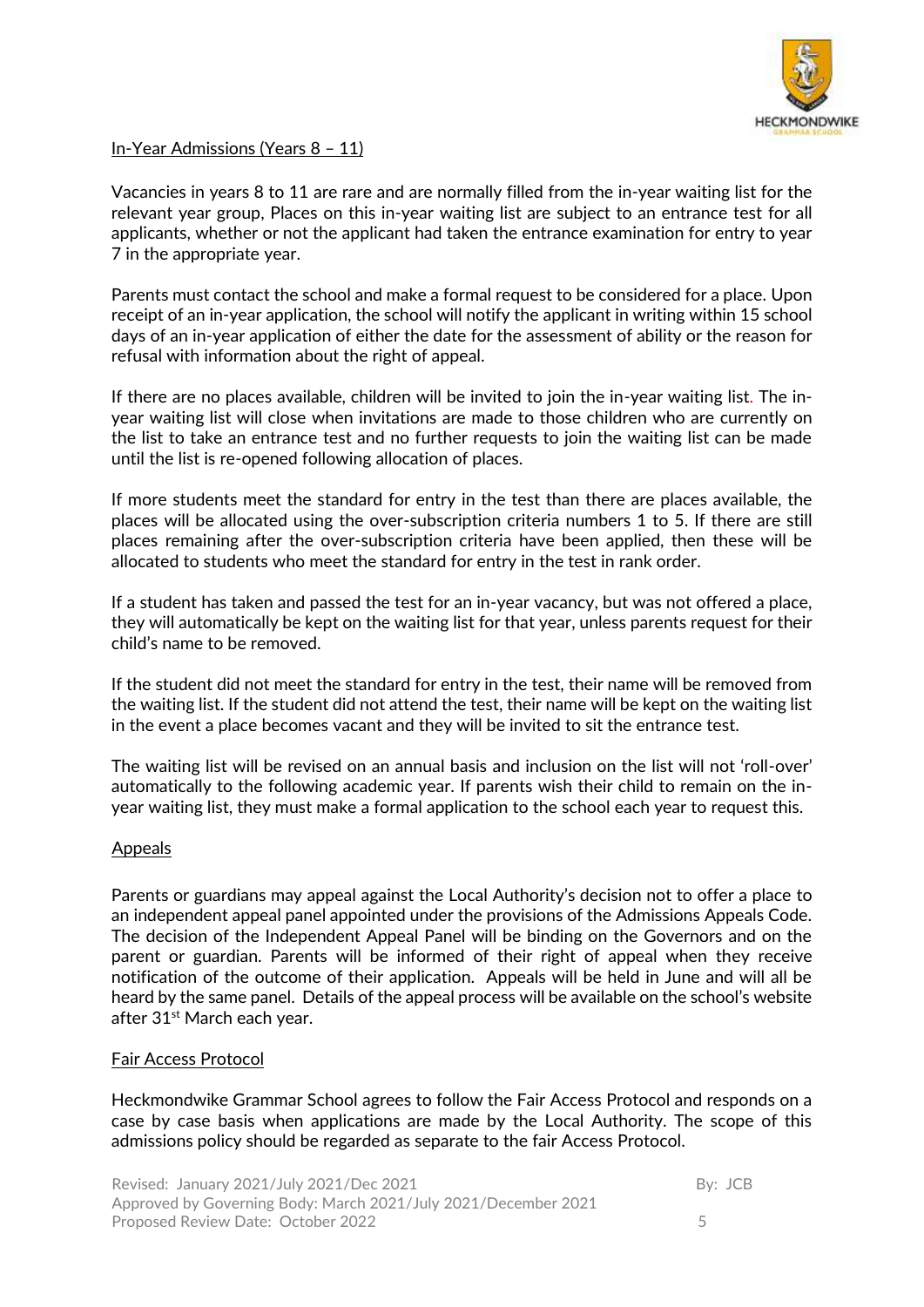

The school will take account of provision made in the School Admissions Code (2021) for FAP requests in making decisions to admit students.